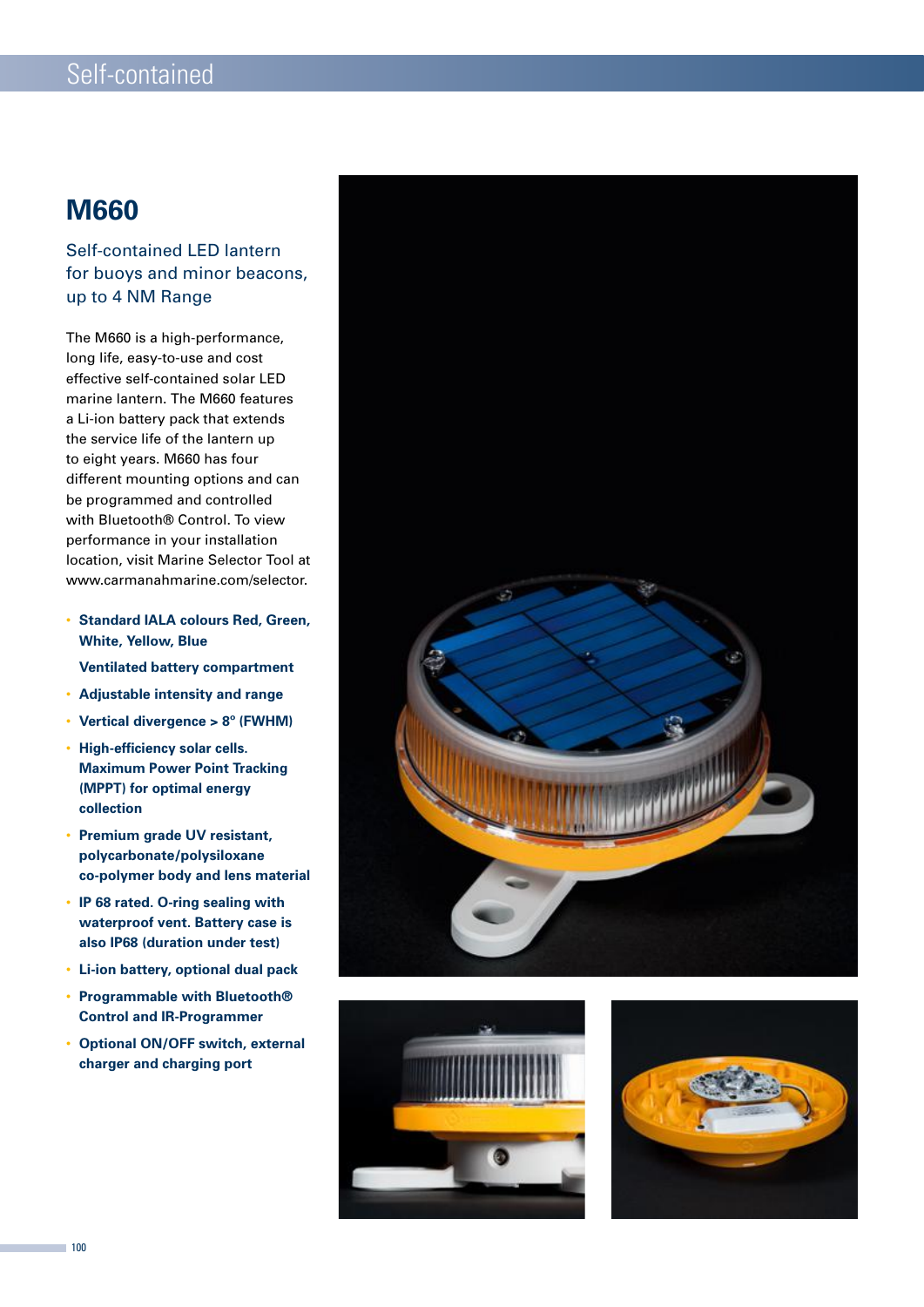



**Bird Deterrents**  Stainless steel as standard.



**Solar Modules** High-efficiency cells. Maximum Power Point Tracking (MPPT) for optimal energy collection.



#### **Li-ion**

Replaceable Li-ion battery pack with extreme temperature range and up to 8-year life expectancy.



**Colour Indicator**  Protective bumper indicates LED colour.



**Installation** Four different mounting options Dual bolt circles standard (150 and 200 mm, 3 holes). Two pole mounting options.



**Pole Mount** 

Pole mount by removing adapter. 2.5" or 6 cm diameter and smaller and 4" or 10 cm diameter (nominal, sched. 40)



**Bluetooth® Control** Lantern can be programmed and battery status checked up to 50 meters distance with an app for Android and iOS.



**IR Controller** 

Set intensity, change flash code, check battery status, set ship mode and turn lantern off with optional IR (Infrared) controller.



**External Switch** An optional external switch can be installed.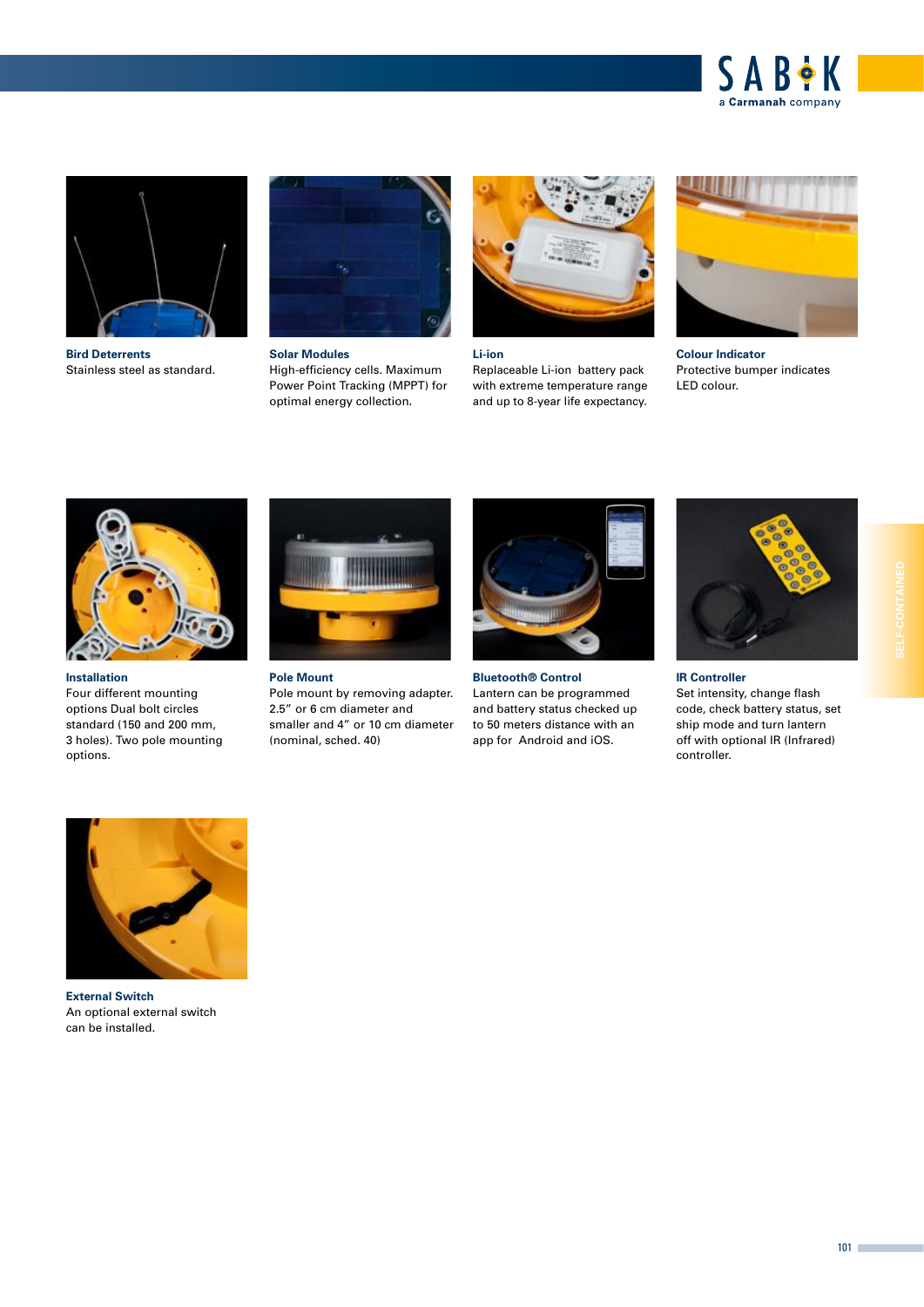# **Technical Specification M660**





### **Optical performance**

| <b>Maximum fixed intensity</b> |       |        |       |       |  |  |  |
|--------------------------------|-------|--------|-------|-------|--|--|--|
| 40 cd                          | ⊶∠ cd | '1 cd. | 52 cd | 18 cd |  |  |  |

NOTE: Peak IALA intensity dependent on location. To view performance in your installation location, visit www.carmanahmarine.com/selector.

#### **Main Technical Specification**

| Lens visual/Mechanical diameter               | 177 mm                                |  |  |
|-----------------------------------------------|---------------------------------------|--|--|
| <b>Lens material</b>                          | UV stabilized Polycarbonate           |  |  |
| <b>Light source</b>                           | High Power Light Emitting Diode (LED) |  |  |
| <b>Vertical divergence</b>                    | >8° (FWHM)                            |  |  |
| Solar module                                  | High efficiency cells; MPPT           |  |  |
| <b>Battery</b>                                | Li-ion (IEC 61233)                    |  |  |
| Degree of ingress protection                  | IP 68                                 |  |  |
| Weight                                        | 0.8 <sub>kq</sub>                     |  |  |
| <b>Overall height (excl. bird deterrents)</b> | $105 \text{ mm}$                      |  |  |
| Installation (adapter)                        | 3 x M6 on 150mm and 3 x M12 on 200mm  |  |  |
| Installation (pole mount)                     | 3 x #10-14 60mm or 73mm diameter      |  |  |